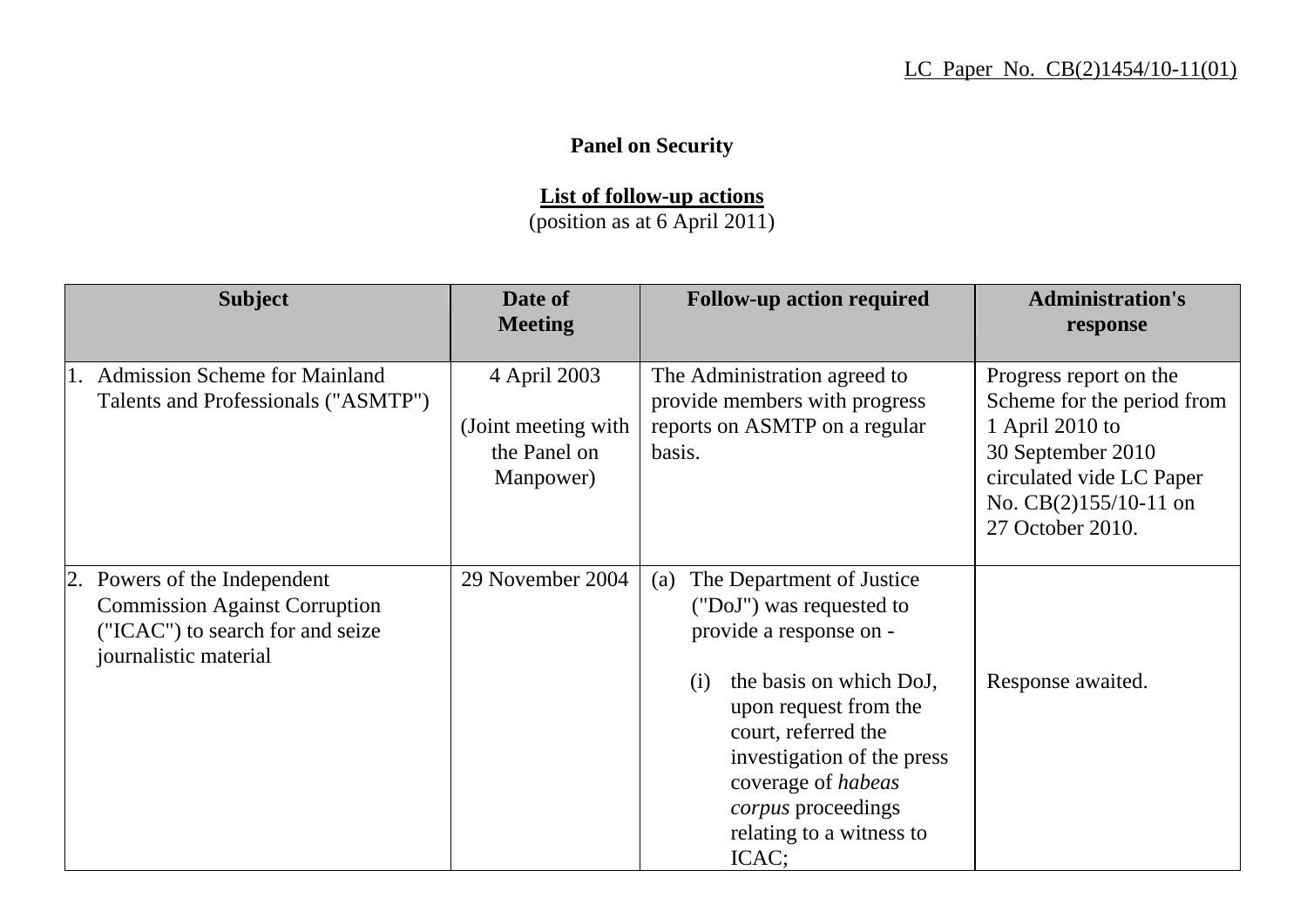| <b>Subject</b> | Date of<br><b>Meeting</b> | <b>Follow-up action required</b>                                                                                                                                                                                                 | <b>Administration's</b><br>response                                                                                                                        |
|----------------|---------------------------|----------------------------------------------------------------------------------------------------------------------------------------------------------------------------------------------------------------------------------|------------------------------------------------------------------------------------------------------------------------------------------------------------|
|                |                           | (ii) why DoJ did not refer the<br>matter to an independent<br>committee;                                                                                                                                                         | Response awaited.                                                                                                                                          |
|                |                           | (iii) whether there was any<br>conflict of interest with<br>ICAC carrying out the<br>investigation work;                                                                                                                         | - Ditto -                                                                                                                                                  |
|                |                           | (b) ICAC was requested to<br>consider providing the<br>following after all legal<br>proceedings in respect of a<br>case involving the press<br>coverage of habeas corpus<br>proceedings relating to a<br>witness was completed - | Interim responses<br>circulated vide LC Paper<br>Nos. CB(2)1159/05-06 and<br>CB(2)917/06-07 on<br>16 February 2006 and<br>19 January 2007<br>respectively. |
|                |                           | information which were<br>(i)<br>relevant to the case but not<br>provided to the court, if<br>prosecution was instituted<br>in respect of the case; and                                                                          |                                                                                                                                                            |
|                |                           | (ii) all information relevant to<br>the case, if prosecution<br>was not to be instituted in<br>respect of the case.                                                                                                              |                                                                                                                                                            |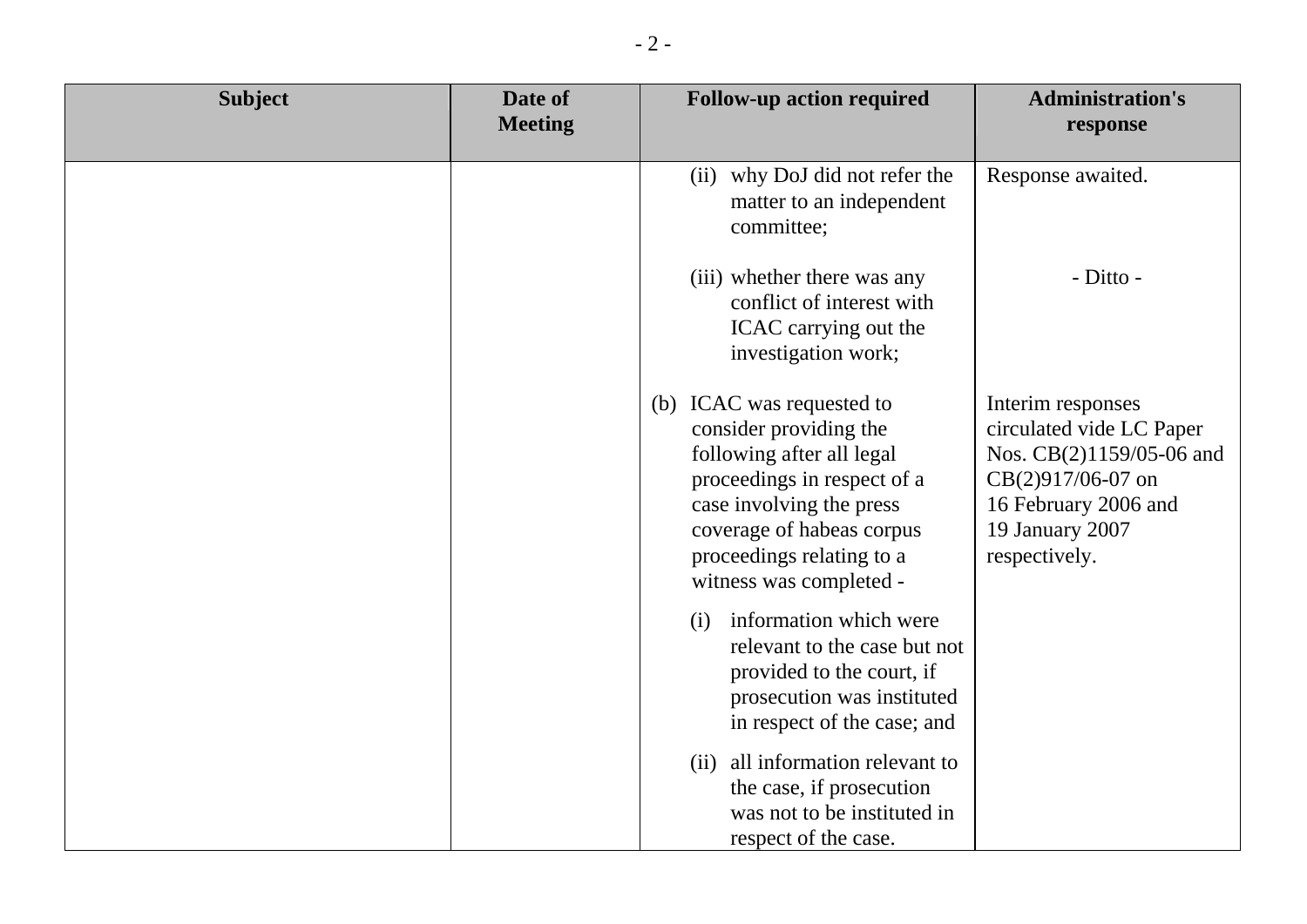| <b>Subject</b>                                                                                                | Date of<br><b>Meeting</b> | <b>Follow-up action required</b>                                                                                                                                                                                                                                            | <b>Administration's</b><br>response                                                                                                              |
|---------------------------------------------------------------------------------------------------------------|---------------------------|-----------------------------------------------------------------------------------------------------------------------------------------------------------------------------------------------------------------------------------------------------------------------------|--------------------------------------------------------------------------------------------------------------------------------------------------|
| 3. Rules and directions for the<br>questioning of suspects and the taking<br>of statements: Caution Statement | 3 January 2006            | The Administration was requested<br>to consider adding the sentence<br>"You have the right to remain<br>silent" to the beginning of the<br>caution administered by law<br>enforcement agencies ("LEAs")<br>when interviewing a suspect.                                     | Response awaited.                                                                                                                                |
| 4. Problem of indebtedness of Police<br>officers                                                              |                           | The Administration was requested<br>to provide the following<br>information on a half-yearly basis -<br>the number of Police officers<br>(a)<br>with unmanageable debts<br>together with a breakdown of<br>reasons for incurring debts;<br>(b) a breakdown of the number of | Statistics for the period up<br>to the second half of 2010<br>circulated vide LC Paper<br>No. CB(2)785/10-11 on<br>11 January 2011.<br>- Ditto - |
|                                                                                                               |                           | incoming and outgoing Police<br>officers with unmanageable<br>debts;<br>a breakdown of the periods for<br>(c)<br>which these officers had had<br>unmanageable debts;                                                                                                        | - Ditto -                                                                                                                                        |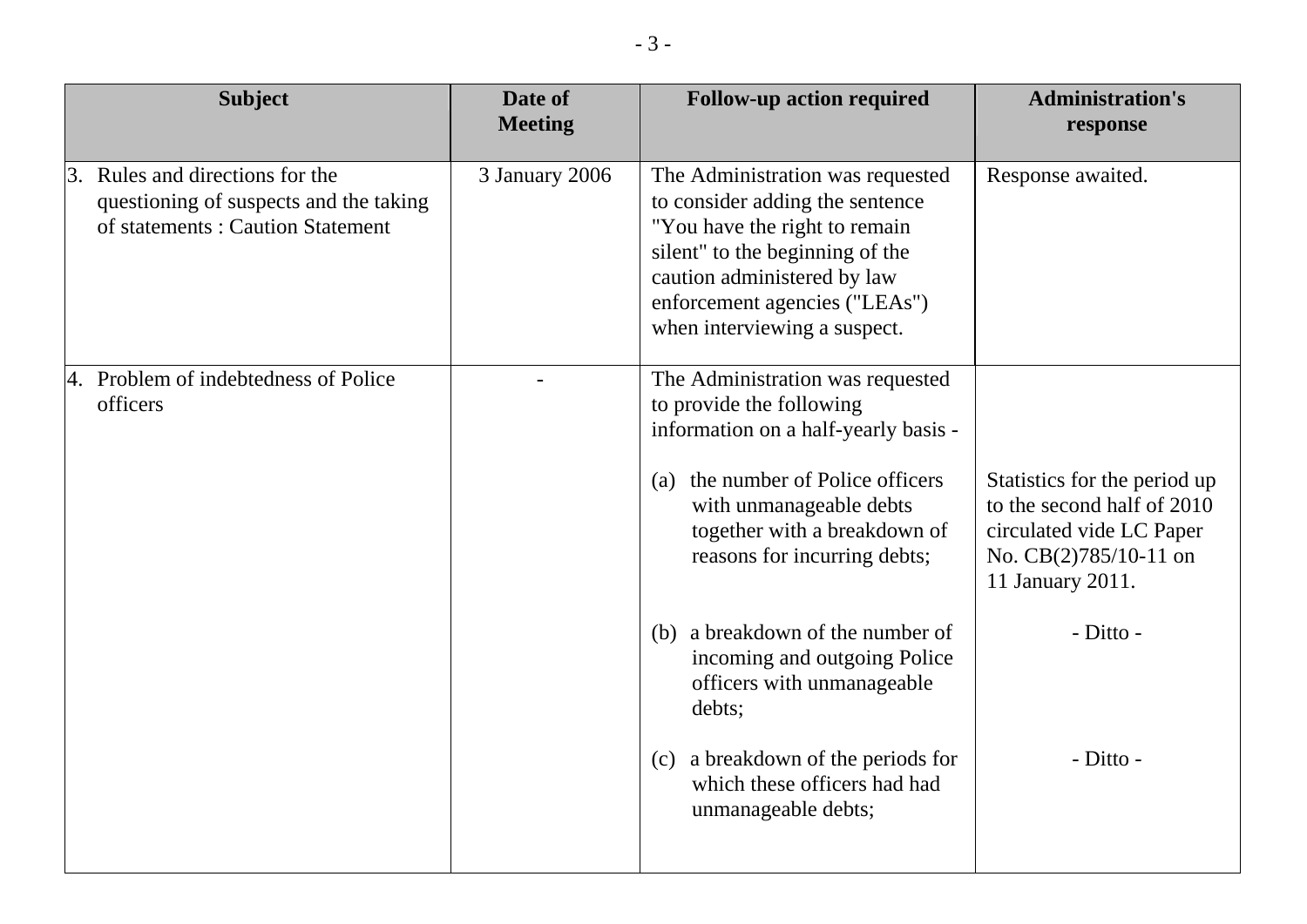| <b>Subject</b>                     | Date of<br><b>Meeting</b> | <b>Follow-up action required</b>                                                                                                                                                                                                                           | <b>Administration's</b><br>response                                                                                                   |
|------------------------------------|---------------------------|------------------------------------------------------------------------------------------------------------------------------------------------------------------------------------------------------------------------------------------------------------|---------------------------------------------------------------------------------------------------------------------------------------|
|                                    |                           | the number of garnishee orders<br>(d)<br>(i.e. notice of tax recovery)<br>issued to Police officers and a<br>breakdown of the amount of<br>garnishee orders issued; and                                                                                    | Statistics for the period up<br>to the second half of 2010<br>circulated vide LC Paper<br>No. $CB(2)785/10-11$ on<br>11 January 2011. |
|                                    |                           | the number of Police officers<br>(e)<br>who were at the same time.<br>receiving notice of tax<br>recovery and repaying salary<br>advances under Civil Service<br>Regulation 618 and loans from<br>the Police Welfare Fund.                                 | - Ditto -                                                                                                                             |
| Review of the Frontier Closed Area | 19 February 2008          | The Administration was requested to<br>provide a timetable for releasing Sha<br>Tau Kok town from the Frontier<br>Closed Area when submitting its<br>funding request for the secondary<br>boundary fence and associated<br>works to the Finance Committee. | Response awaited.                                                                                                                     |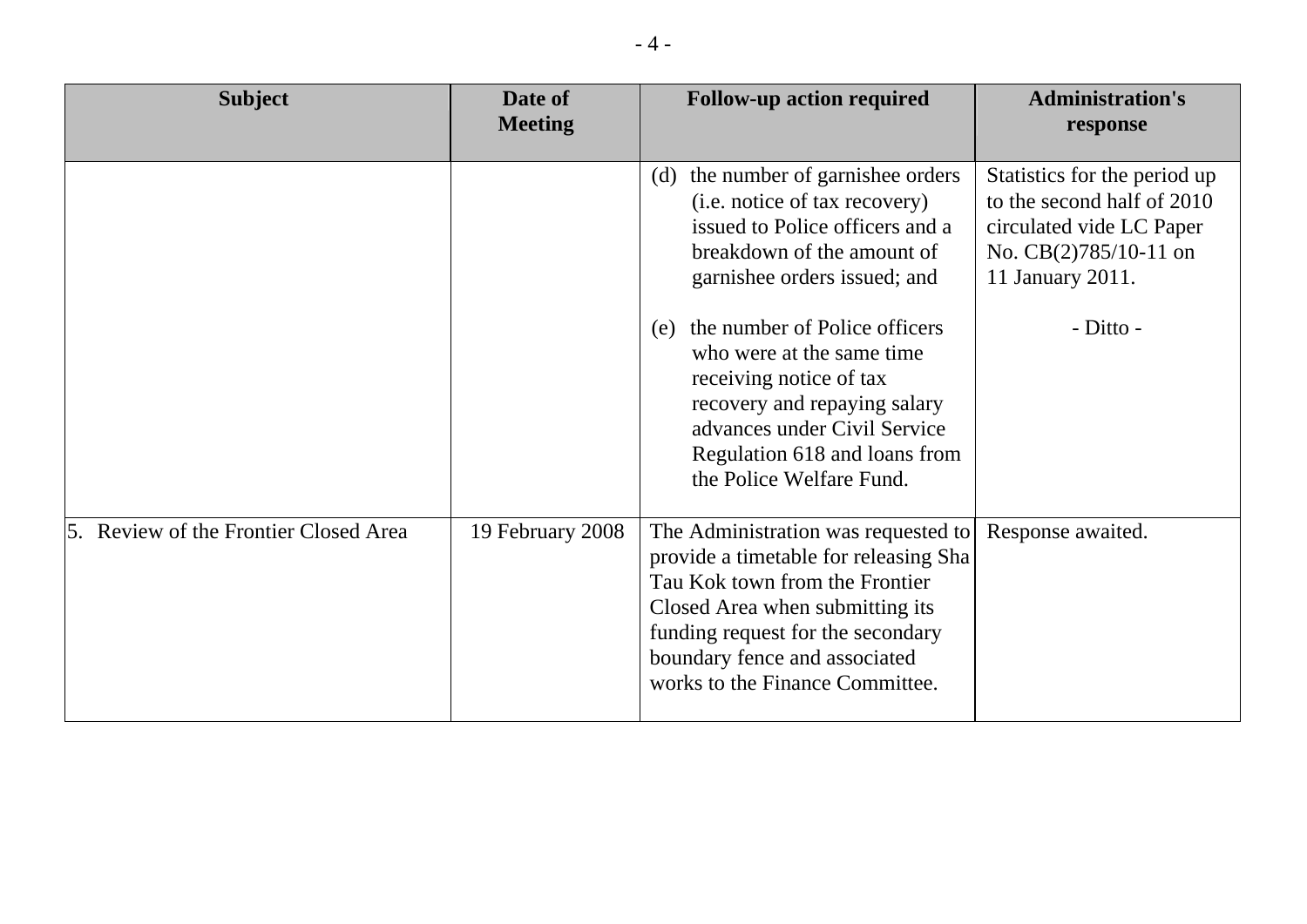| <b>Subject</b>                                                                                                                                                                         | Date of<br><b>Meeting</b> | <b>Follow-up action required</b>                                                                                                                                                                                                                                                                                                                                                  | <b>Administration's</b><br>response |
|----------------------------------------------------------------------------------------------------------------------------------------------------------------------------------------|---------------------------|-----------------------------------------------------------------------------------------------------------------------------------------------------------------------------------------------------------------------------------------------------------------------------------------------------------------------------------------------------------------------------------|-------------------------------------|
| Proposed Rules of Court and Code of<br>6.<br>Practice to be made for the United<br>Nations (Anti-Terrorism Measures)<br>Ordinance                                                      | 2 December 2008           | The Administration was requested<br>to provide further information<br>explaining whether and how the<br>code of practice under the<br>Organized and Serious Crimes<br>Ordinance (Cap. 455) would be<br>updated to ensure procedural<br>consistency with the code of<br>practice to be made under the<br><b>United Nations (Anti-Terrorism)</b><br>Measures) Ordinance (Cap. 575). | Response awaited.                   |
| Results of study of matters raised in<br>the annual report to the Chief<br>Executive by the Commissioner on<br>Interception of Communications and<br>Surveillance ("the Commissioner") | 3 March 2009              | The Administration was requested<br>to provide information on the<br>progress of the review on LEAs'<br>intelligence management systems<br>and the timetable for completing<br>the review.                                                                                                                                                                                        | Response awaited.                   |
| Review of the torture claim screening<br>8.<br>mechanism                                                                                                                               | 1 December 2009           | The Administration was requested<br>to revert to the Panel on the results<br>of the review on the pilot scheme<br>under which the Administration<br>would provide publicly-funded<br>legal assistance to torture<br>claimants.                                                                                                                                                    | Response awaited.                   |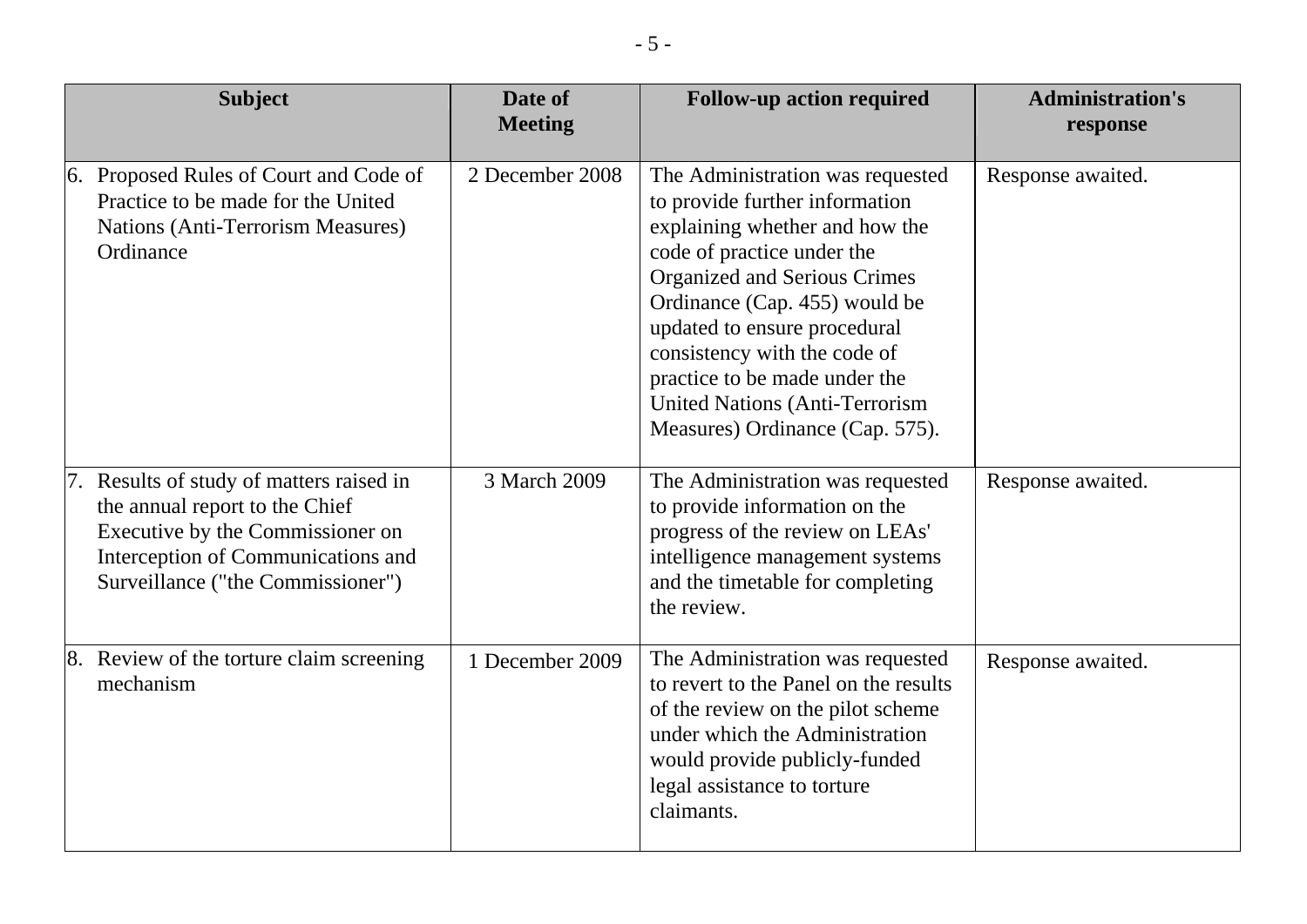| <b>Subject</b>                                                                    | Date of<br><b>Meeting</b>                                                                                        | <b>Follow-up action required</b>                                                                                                                                                                                                                  | <b>Administration's</b><br>response                                                                                                                  |
|-----------------------------------------------------------------------------------|------------------------------------------------------------------------------------------------------------------|---------------------------------------------------------------------------------------------------------------------------------------------------------------------------------------------------------------------------------------------------|------------------------------------------------------------------------------------------------------------------------------------------------------|
| 9. Combating illicit cigarette activities                                         | Meetings of the Bills<br>Committee on<br>Dutiable<br>Commodities<br>(Amendment) Bill<br>2009                     | The Administration undertook to<br>provide a progress report on the<br>effectiveness of the<br>Administration's efforts in<br>combating illicit cigarette activities<br>within six months to one year after<br>the enactment of the Bill.         | Response awaited.                                                                                                                                    |
| 10. Establishment of a rendition<br>arrangement with the Mainland                 | 20 October 2009                                                                                                  | The Administration was requested<br>to provide a progress report on its<br>discussions with the Mainland<br>regarding the establishment of a<br>rendition arrangement.                                                                            | Response awaited.                                                                                                                                    |
| 11. Statistics on Police's searches on<br>detainees                               | Meetings of the<br>Subcommittee on<br>Police's Handling of<br><b>Sex Workers</b><br>and Searches of<br>Detainees | The Administration was requested<br>to provide the Panel on Security<br>with statistics on Level III(c)<br>searches involving full removal of<br>underwear conducted on detainees<br>and the nature of offences involved<br>on a quarterly basis. | Statistics for the period<br>between 1 October 2010<br>and 31 December 2010<br>circulated vide LC Paper<br>No. CB(2)887/10-11 on<br>21 January 2011. |
| 12. Manpower situation in the Independent<br><b>Commission Against Corruption</b> | 5 January 2010                                                                                                   | The Administration was<br>(a)<br>requested to provide the<br>following information -<br>the number of posts in the<br>(i)<br>public service which did                                                                                             | Response awaited.                                                                                                                                    |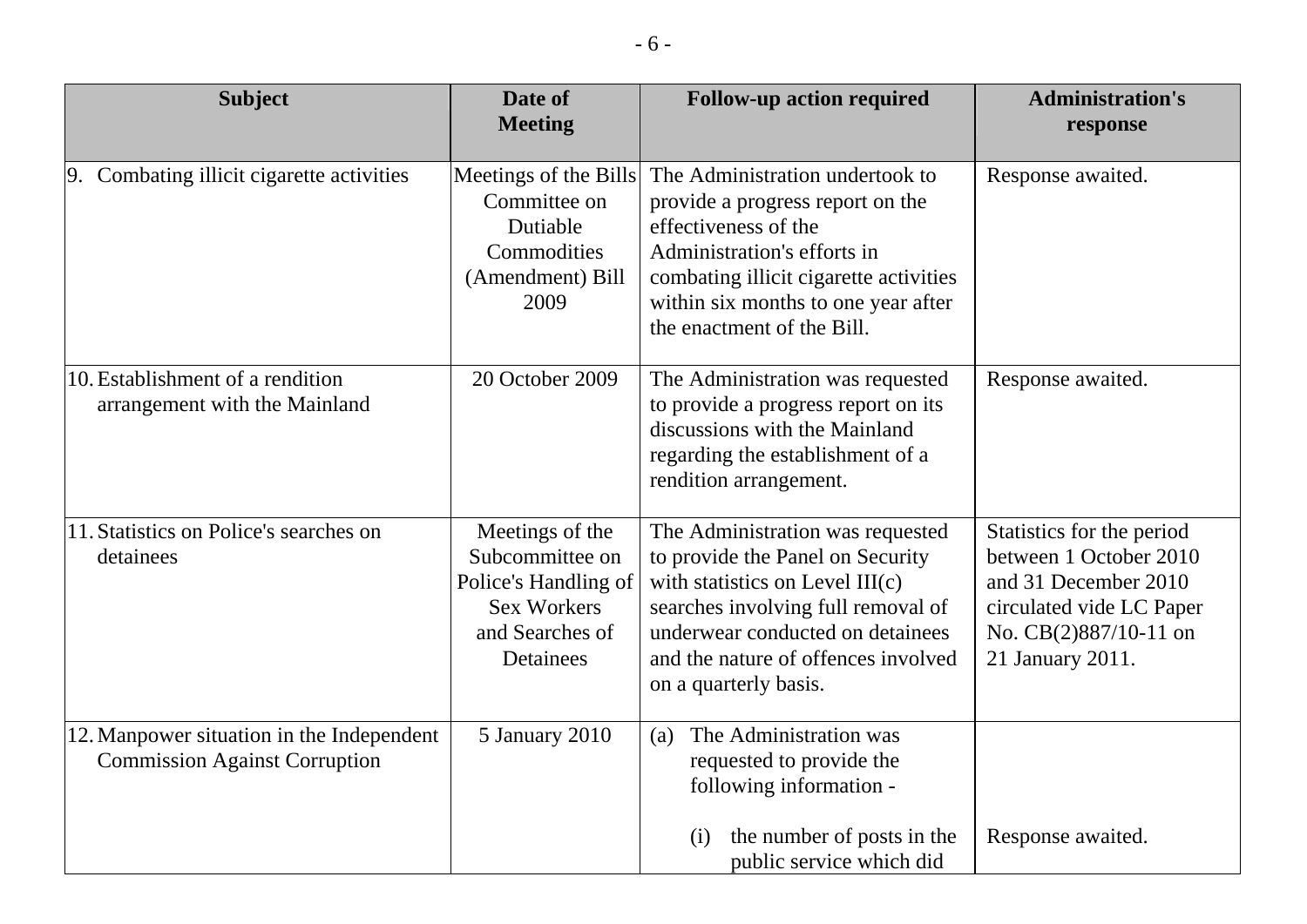| <b>Subject</b> | Date of<br><b>Meeting</b> | <b>Follow-up action required</b>                                                                                                                                                                                                                                                                                                                                               | <b>Administration's</b><br>response                                          |
|----------------|---------------------------|--------------------------------------------------------------------------------------------------------------------------------------------------------------------------------------------------------------------------------------------------------------------------------------------------------------------------------------------------------------------------------|------------------------------------------------------------------------------|
|                |                           | not set any limit on the<br>tenure or prescribe the<br>retirement age;                                                                                                                                                                                                                                                                                                         |                                                                              |
|                |                           | the arrangements for<br>(ii)<br>appointment of the<br>Commissioner of ICAC in<br>the fourth term of the<br>Government of the Hong<br>Kong Special<br>Administrative Region,<br>including the criteria<br>adopted by the<br>fourth-term Chief<br>Executive for nominating<br>the person for<br>appointment and the<br>tenure of office of the<br>incumbent Commissioner;<br>and | Response awaited.                                                            |
|                |                           | (b) ICAC was requested to provide<br>information on the total<br>number of years lost due to the<br>high wastage of officers<br>appointed to the Commission<br><b>Against Corruption Officer</b><br>grade.                                                                                                                                                                     | Response circulated vide<br>LC Paper<br>CB(2)1298/10-11 on 17<br>March 2011. |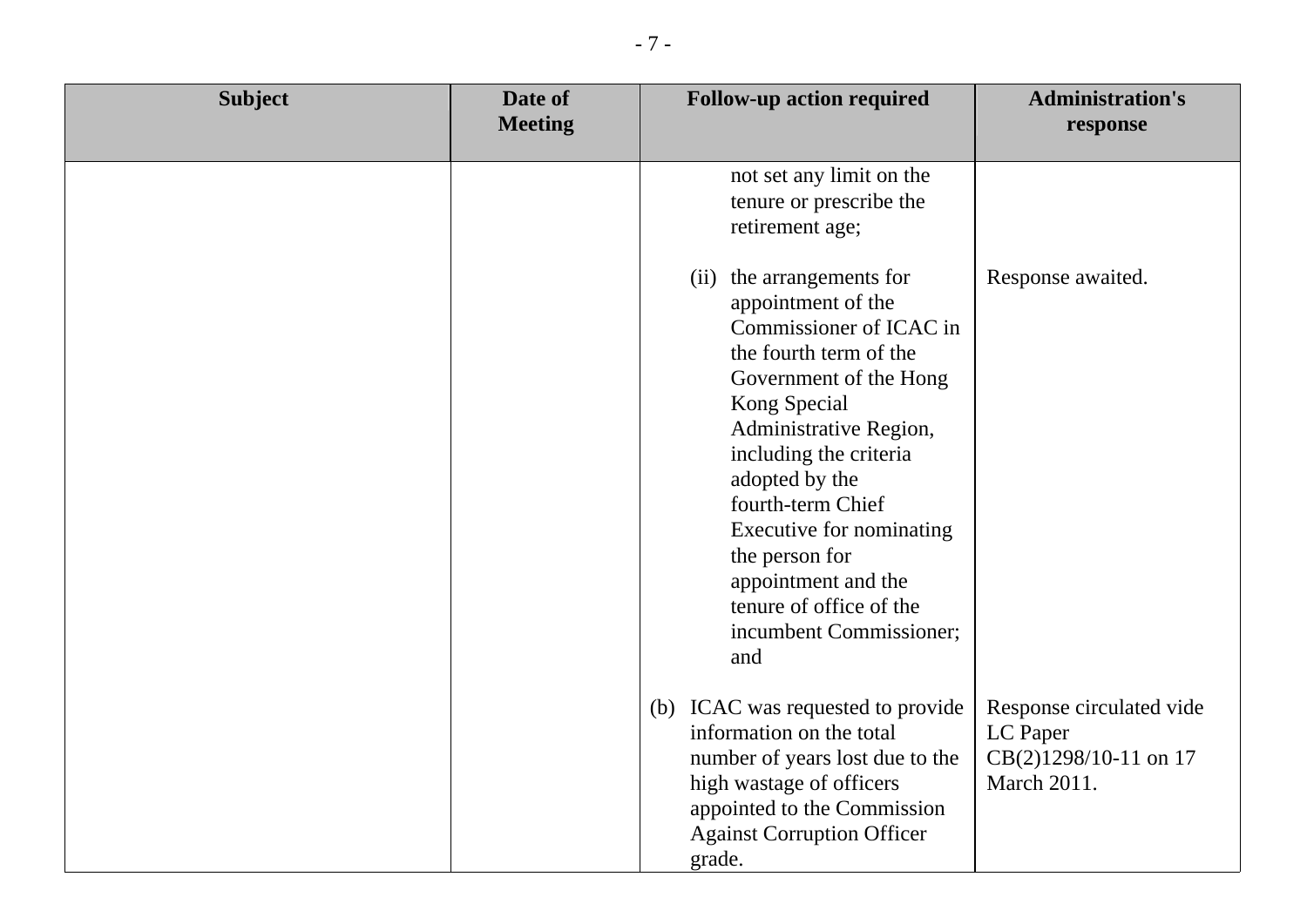| <b>Subject</b>                                                | Date of<br><b>Meeting</b> | <b>Follow-up action required</b>                                                                                                                                                                                     | <b>Administration's</b><br>response                                                                                                                                                                              |
|---------------------------------------------------------------|---------------------------|----------------------------------------------------------------------------------------------------------------------------------------------------------------------------------------------------------------------|------------------------------------------------------------------------------------------------------------------------------------------------------------------------------------------------------------------|
| 13. Capital Investment Entrant Scheme<br>("CIES")             | 5 January 2010            | The Administration was requested<br>to provide a comparison of the<br>switch of investments amongst the<br>six permissible asset classes over<br>the years since the implementation<br>of CIES.                      | Response in Legislative<br><b>Council Brief entitled</b><br>"Review of the Capital<br><b>Investment Entrant</b><br>Scheme" issued by the<br>Security Bureau on 13<br>October 2010 (Ref. SBCR<br>$1/10/2091/99$ . |
| 14. Employment service support for<br>rehabilitated offenders | 2 March 2010              | The Administration was requested<br>to provide the following<br>information -<br>the number of rehabilitated<br>(a)<br>offenders employed in the civil<br>service in the past few years,<br>with a breakdown of such | Response awaited.                                                                                                                                                                                                |
|                                                               |                           | figures by government<br>departments and the types of<br>jobs involved;<br>detailed information on how<br>(b)<br>the Administration facilitated<br>the employment of<br>rehabilitated persons in the                 | - Ditto -                                                                                                                                                                                                        |
|                                                               |                           | civil service, and the public as<br>well as private sectors; and                                                                                                                                                     |                                                                                                                                                                                                                  |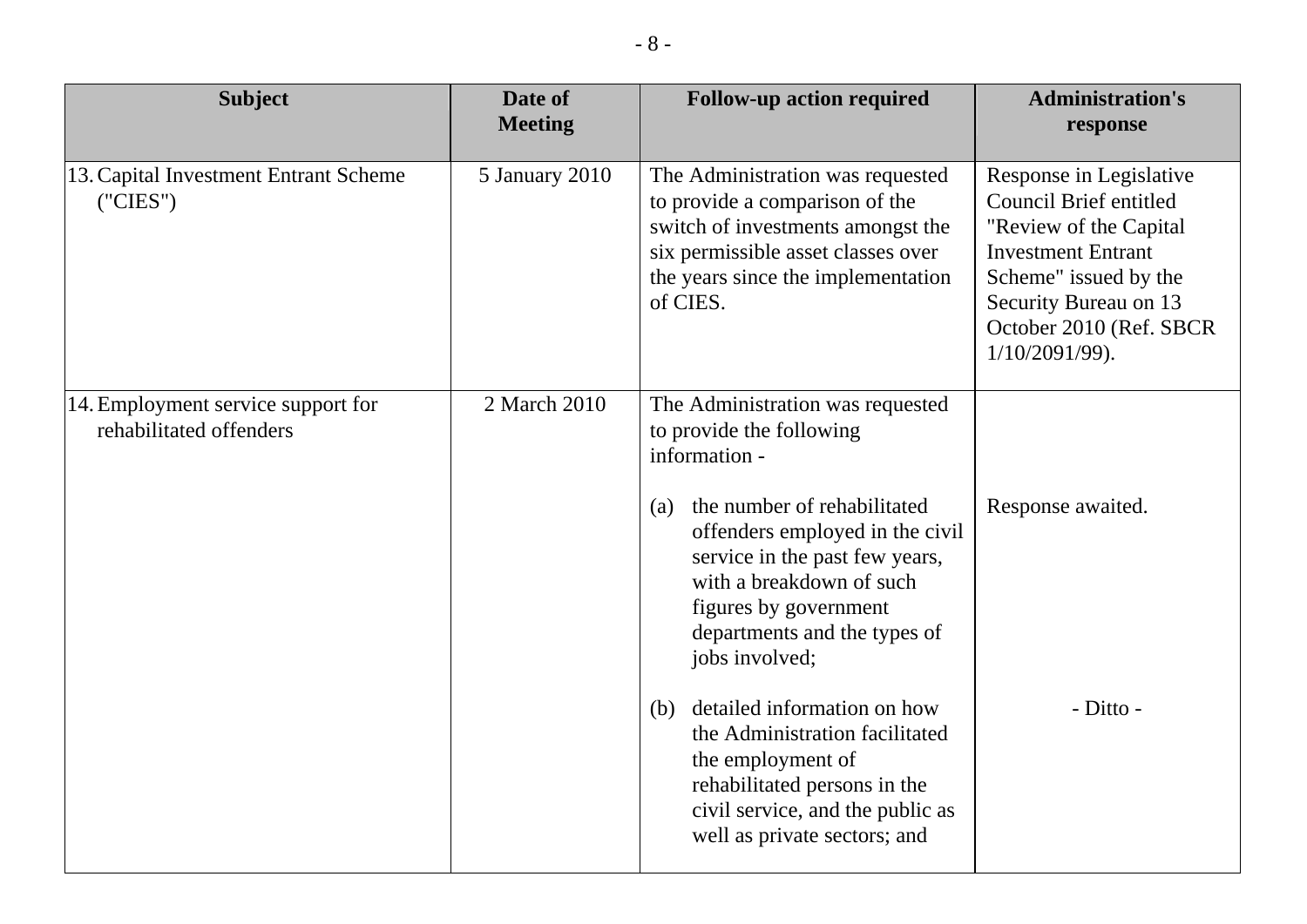| <b>Subject</b>                                                                                                                                    | Date of<br><b>Meeting</b> | <b>Follow-up action required</b>                                                                                                                                                                                                                                                                                                                                                                                                                                                                                     | <b>Administration's</b><br>response                                                                                                                                                                                                   |
|---------------------------------------------------------------------------------------------------------------------------------------------------|---------------------------|----------------------------------------------------------------------------------------------------------------------------------------------------------------------------------------------------------------------------------------------------------------------------------------------------------------------------------------------------------------------------------------------------------------------------------------------------------------------------------------------------------------------|---------------------------------------------------------------------------------------------------------------------------------------------------------------------------------------------------------------------------------------|
|                                                                                                                                                   |                           | a written response to the issues<br>(c)<br>raised by the Society of<br><b>Rehabilitation and Crime</b><br>Prevention, Hong Kong.                                                                                                                                                                                                                                                                                                                                                                                     | - Ditto -                                                                                                                                                                                                                             |
| 15.2008-2009 survey of drug use among<br>students and implementation progress<br>of the trial scheme on school drug<br>testing in Tai Po District | 19 October 2010           | When the issue of school drug<br>testing was raised under the item<br>"Briefing by the Secretary for<br>Security on the Chief Executive's<br>2010-2011 Policy Address", the<br>Administration was requested to<br>provide the reason accounting for<br>the decrease in the first half of 2010<br>in the number of young drug<br>abusers in other districts, despite<br>the fact that the voluntary<br>school-based drug testing scheme<br>implemented in Tai Po District was<br>not yet extended to other districts. | Response set out in the<br>Administration's paper for<br>the Panel meeting held on<br>11 November 2010 on the<br>results of the Trial Scheme<br>on School Drug Testing in<br>Tai Po District (LC Paper<br>No. $CB(2)197/10-11(01)$ ). |
| 16. Law Reform Commission Report on<br>sexual offences records checks for<br>child-related work                                                   | 2 March 2010              | The Administration was requested<br>to provide a written response to the<br>views of Hon CHEUNG<br>Man-kwong that there was no way<br>to prevent persons who had<br>committed sexual offences from<br>working in the educational sector,<br>and sex offenders whose teacher                                                                                                                                                                                                                                          | Response awaited.                                                                                                                                                                                                                     |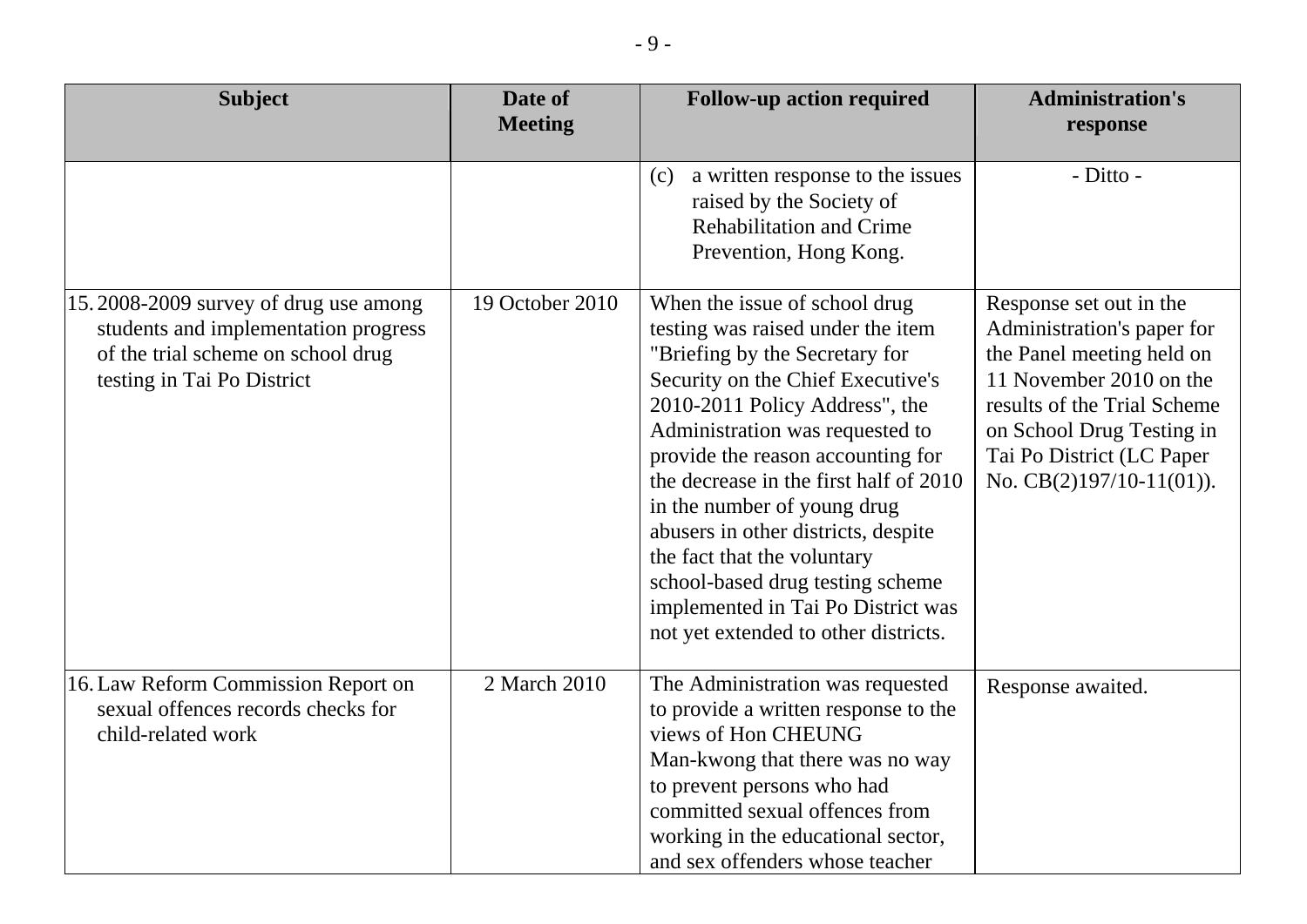| <b>Subject</b>                                                                                                  | Date of<br><b>Meeting</b> | <b>Follow-up action required</b>                                                                                                                                                                                                                                                                                                                                                                                                                                                                                                                                                            | <b>Administration's</b><br>response |
|-----------------------------------------------------------------------------------------------------------------|---------------------------|---------------------------------------------------------------------------------------------------------------------------------------------------------------------------------------------------------------------------------------------------------------------------------------------------------------------------------------------------------------------------------------------------------------------------------------------------------------------------------------------------------------------------------------------------------------------------------------------|-------------------------------------|
|                                                                                                                 |                           | registration was suspended under<br>the Education Ordinance could not<br>be barred from operating tutorial<br>schools or taking up child-related<br>and MIP-related work in other<br>sectors.                                                                                                                                                                                                                                                                                                                                                                                               |                                     |
| 17. Enhancement of computer systems of<br>the Immigration Department and the<br>extension of e-Channel services | 1 June 2010               | The Administration was requested<br>$\mathfrak{t}$ .<br>keep record of and provide the<br>(a)<br>Panel with the total number of<br>spot checks conducted in the<br>next three to six months on<br>arriving visitors who<br>performed self-service<br>immigration clearance at<br>e-Channels, and the outcome<br>of the spot checks conducted;<br>and<br>provide further information on<br>(b)<br>the benefits of employing<br>optical scanners in fingerprint<br>verification, and how far the<br>installation of such devices had<br>helped reduce failure in<br>fingerprint verification. | Response awaited.                   |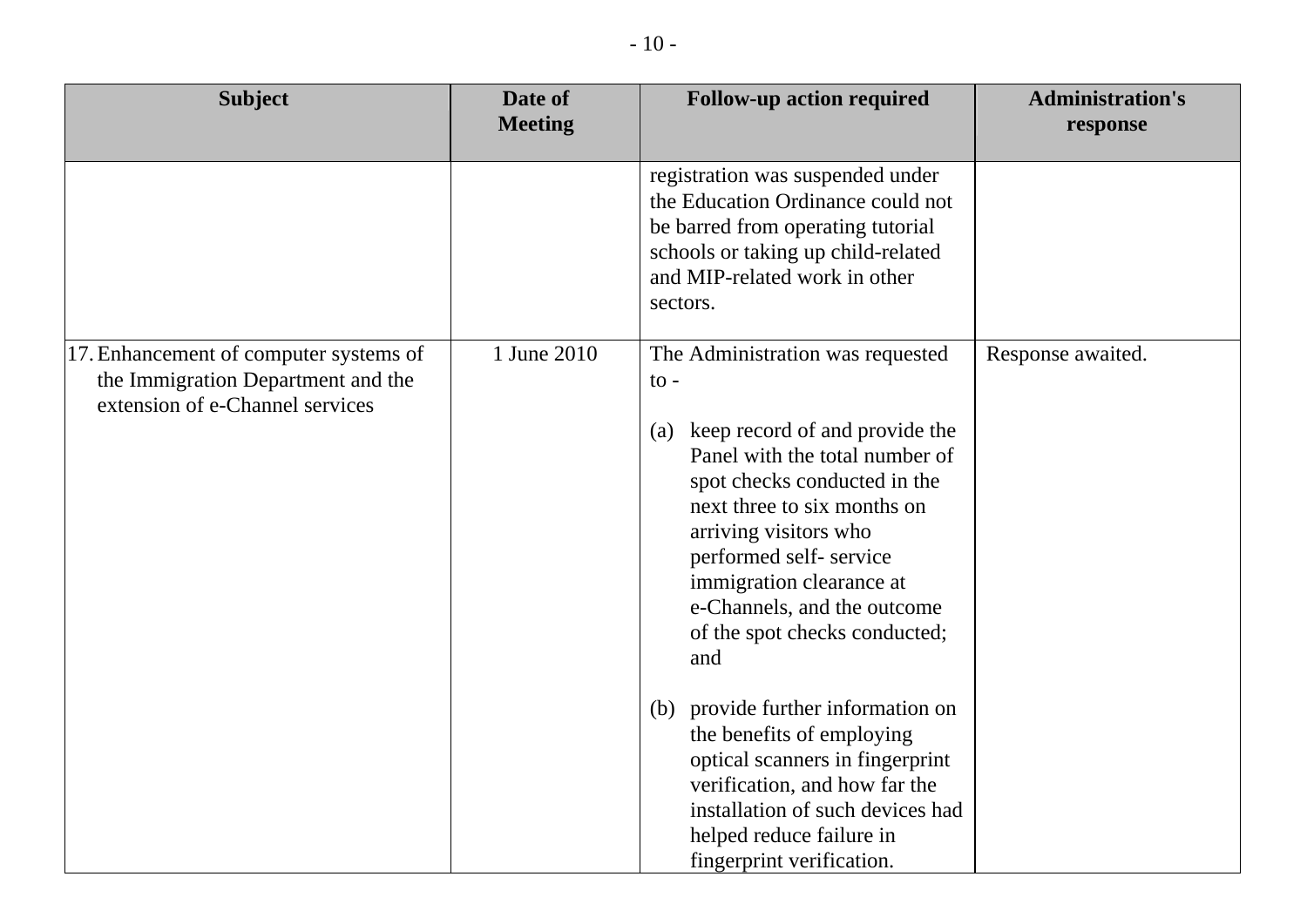| <b>Subject</b>                                                                                  | Date of<br><b>Meeting</b> | <b>Follow-up action required</b>                                                                                                                                                                                                                                                                              | <b>Administration's</b><br>response |
|-------------------------------------------------------------------------------------------------|---------------------------|---------------------------------------------------------------------------------------------------------------------------------------------------------------------------------------------------------------------------------------------------------------------------------------------------------------|-------------------------------------|
| 18. Security matters under the "Framework"<br>Agreement on Guangdong/Hong Kong<br>Co-operation" | 1 June 2010               | The Administration was requested<br>to provide the Panel with -                                                                                                                                                                                                                                               | Response awaited.                   |
|                                                                                                 |                           | information on the numbers of<br>(a)<br>professionals admitted to work<br>in Hong Kong through various<br>channels, including ASMTP, in<br>the past three years, and details<br>of the professions they worked;<br>and                                                                                        |                                     |
|                                                                                                 |                           | all cooperation agreements<br>(b)<br>signed in the past 15 years<br>with the People's Government<br>of Guangdong Province,<br>bearing impacts on the<br>maintenance of law and order<br>in the two places.                                                                                                    |                                     |
| 19. Review of the Interception of<br><b>Communications and Surveillance</b><br>Ordinance        | 6 July 2010               | The Administration was requested<br>to provide a written response as to<br>whether and how the penalties<br>provisions in the<br><b>Telecommunications Ordinance</b><br>(Cap. 106), the Post Office<br>Ordinance (Cap. 98) and the<br>Personal Data (Privacy) Ordinance<br>(Cap. 486) applied to personnel of | Response awaited.                   |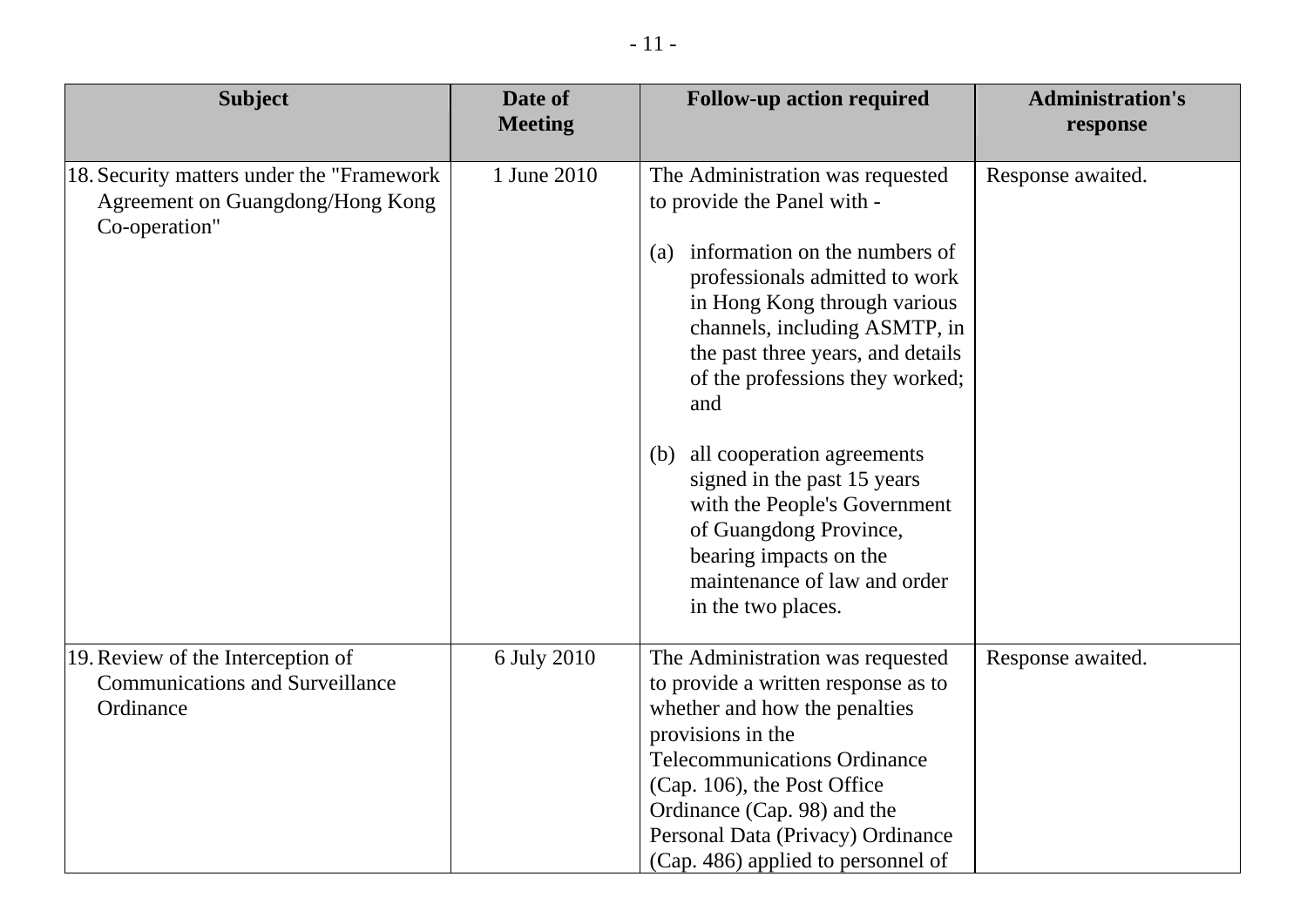| <b>Subject</b>                                         | Date of<br><b>Meeting</b> | <b>Follow-up action required</b>                                                                                                                                                                                                                                                                                                                                                                                                                                              | <b>Administration's</b><br>response |
|--------------------------------------------------------|---------------------------|-------------------------------------------------------------------------------------------------------------------------------------------------------------------------------------------------------------------------------------------------------------------------------------------------------------------------------------------------------------------------------------------------------------------------------------------------------------------------------|-------------------------------------|
|                                                        |                           | the Central People's Government<br>agencies in Hong Kong.                                                                                                                                                                                                                                                                                                                                                                                                                     |                                     |
| 20. Daya Bay Nuclear Station Notification<br>Mechanism | 6 July 2010               | The Administration was requested<br>$\mathrm{to}$ -<br>relay the suggestion of<br>(a)<br>appointing representatives of<br>the Government of the Hong<br>Kong Special Administrative<br>Region ("HKSAR") to the<br>Guangdong Daya Bay Nuclear<br>Power Station/Ling Ao<br><b>Nuclear Power Station Safety</b><br><b>Consultative Committee</b><br>("NSCC") to the Daya Bay<br><b>Nuclear Operations and</b><br><b>Management Company</b><br>("DNMC") for its<br>consideration; | Response awaited.                   |
|                                                        |                           | explore the merits of requiring<br>(b)<br><b>CLP Power Hong Kong</b><br>Limited to notify the HKSAR<br>Government of all operational<br>events at the nuclear power<br>station through the Scheme of<br>Control Agreement;                                                                                                                                                                                                                                                    | - Ditto -                           |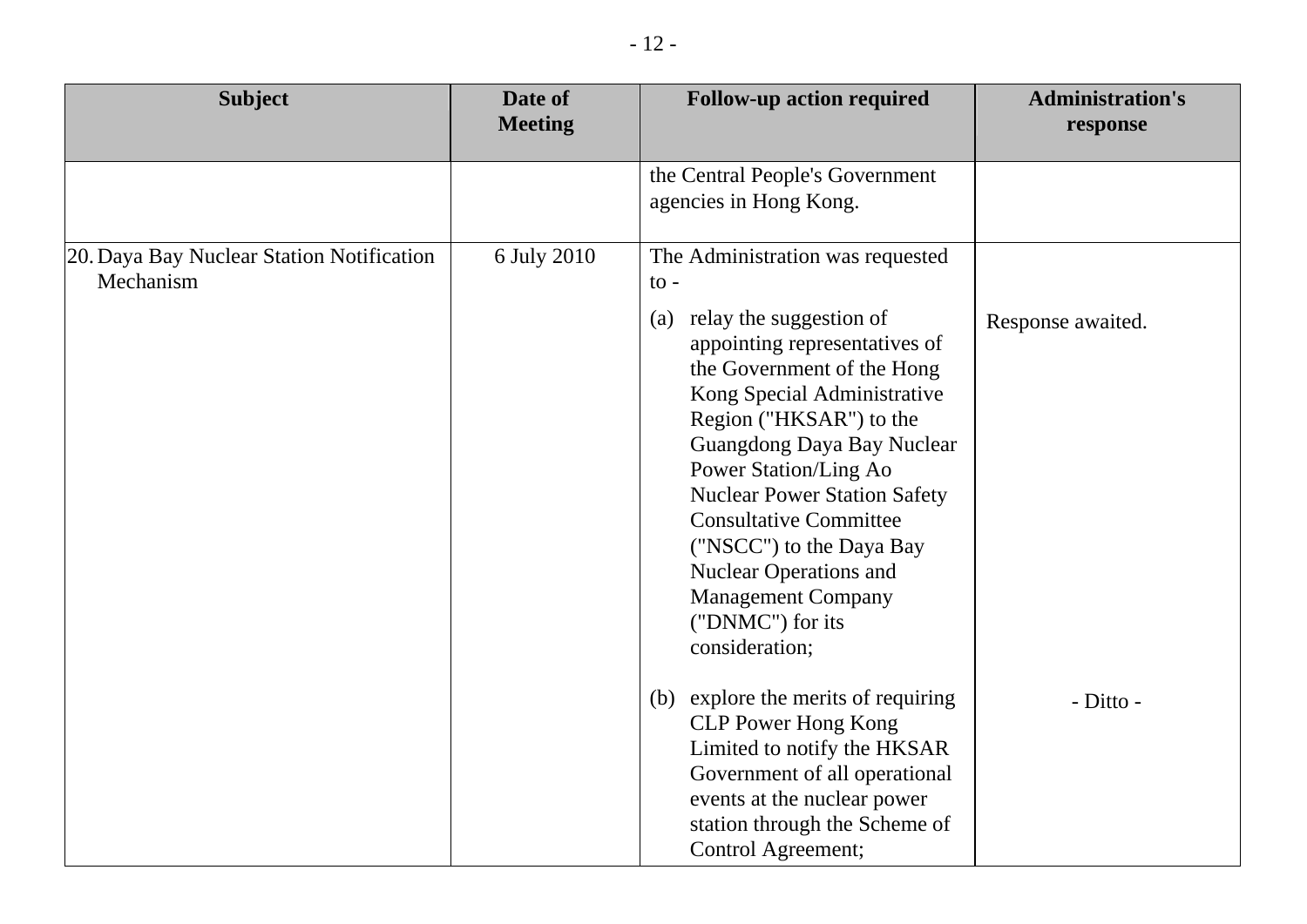| <b>Subject</b>                                                                                                          | Date of<br><b>Meeting</b> | <b>Follow-up action required</b>                                                                                                                                                                                                                                                                                                         | <b>Administration's</b><br>response                                            |
|-------------------------------------------------------------------------------------------------------------------------|---------------------------|------------------------------------------------------------------------------------------------------------------------------------------------------------------------------------------------------------------------------------------------------------------------------------------------------------------------------------------|--------------------------------------------------------------------------------|
|                                                                                                                         |                           | provide the Panel with a copy<br>(c)<br>of the detailed investigation<br>report to be compiled by<br>DNMC on the event which<br>occurred at the Guangdong<br>Daya Bay Nuclear Power<br>Station on 23 May 2010; and                                                                                                                       | Response awaited.                                                              |
|                                                                                                                         |                           | review the event on<br>(d)<br>23 May 2010, the existing<br>arrangements for handling<br>nuclear events and the<br>notification mechanisms<br>agreed with various relevant<br>parties, as well as the validity<br>of the Daya Bay Contingency<br>Plan developed by the HKSAR<br>Government for handling<br>nuclear incidents in Daya Bay. | - Ditto -                                                                      |
| 21. Police's handling of public meetings<br>and public processions, and<br>prosecution of assault on Police<br>officers | 11 November 2010          | The Administration was requested<br>to provide supplementary<br>information in relation to<br>prosecution cases involving assault<br>on Police officers, including the<br>Police's internal guidelines for<br>instituting prosecution involving<br>assault on Police officers and                                                        | Response circulated vide<br>LC Paper<br>$CB(2)1256/10-11$ on 11<br>March 2011. |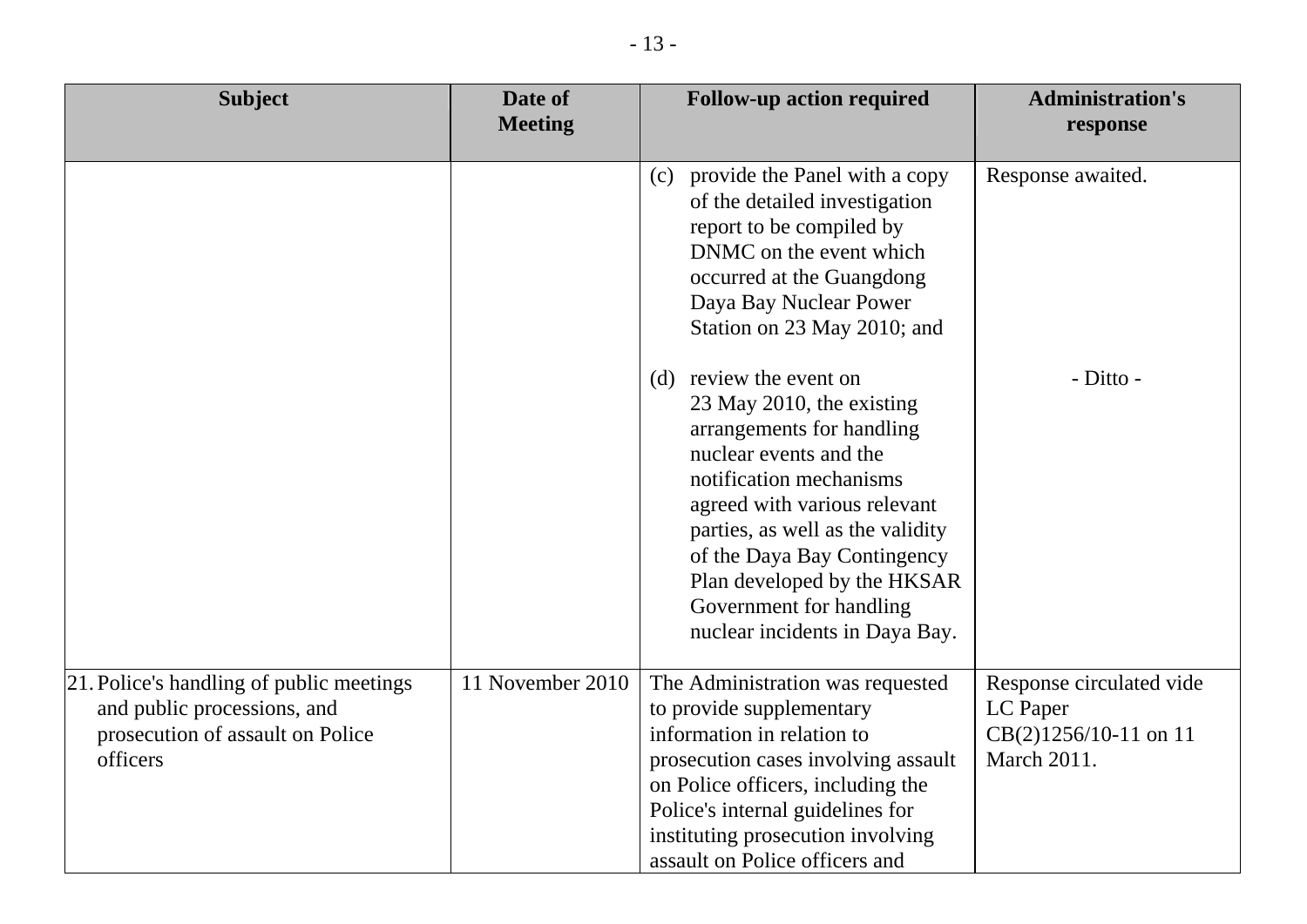| <b>Subject</b>                                                                         | Date of<br><b>Meeting</b> | <b>Follow-up action required</b>                                                                                                                                                                      | <b>Administration's</b><br>response                                                                                                                                  |
|----------------------------------------------------------------------------------------|---------------------------|-------------------------------------------------------------------------------------------------------------------------------------------------------------------------------------------------------|----------------------------------------------------------------------------------------------------------------------------------------------------------------------|
|                                                                                        |                           | statistics of the involvement in<br>other offences of persons charged<br>with such an offence.                                                                                                        |                                                                                                                                                                      |
| 22. Police measures against cross-<br>boundary deceptions                              | 7 December 2010           | The Administration was requested<br>to provide more detailed<br>information on the number of<br>e-auction fraud cases in the past<br>few years and the detection rate for<br>such crime.              | Response circulated vide<br>LC Paper No.<br>CB(2)1322/10-11 on<br>22 March 2011.                                                                                     |
| 23. Handling and dissemination of<br>information relating to terrorist<br>threat level | 4 January 2011            | The Administration undertook to<br>explore the possibility of arranging<br>a confidential briefing to facilitate<br>members' understanding of the<br>Police's work in terrorist threat<br>assessment. | Response awaited.                                                                                                                                                    |
| 24. Review on procurement of fire services<br>equipment                                | 17 January 2011           | The Administration was requested<br>to provide the following -                                                                                                                                        |                                                                                                                                                                      |
|                                                                                        |                           | the full report of the<br>(a)<br>management study conducted<br>by the Efficiency Unit ("EU")<br>on procurement and related<br>management issues of Fire<br>Services Department; and                   | English version of the<br>study report was issued<br>vide LC Paper No.<br>CB(2)835/10-11 on<br>17 January 2011.<br>Chinese version of the<br>study report was issued |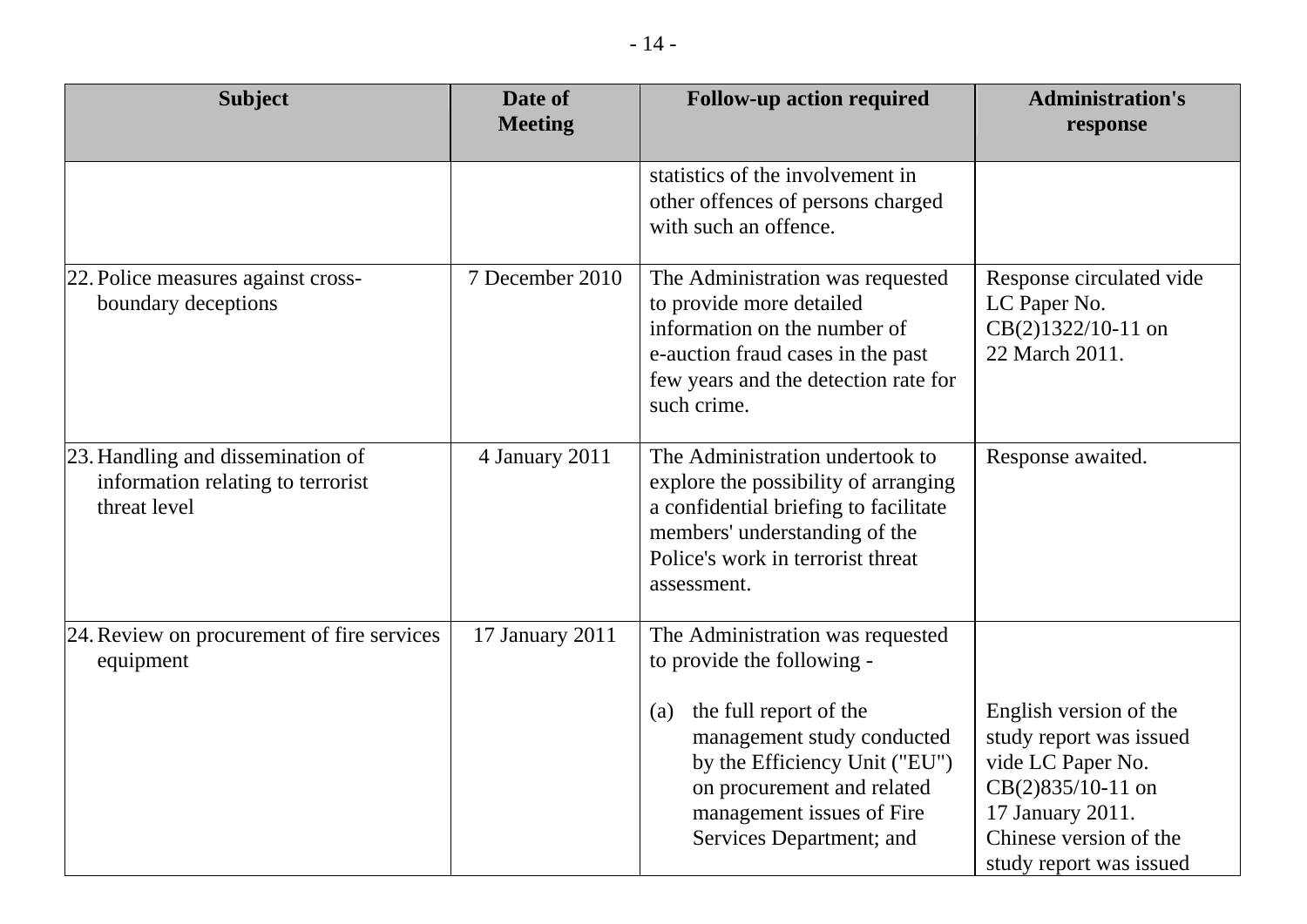| <b>Subject</b>              | Date of<br><b>Meeting</b> | <b>Follow-up action required</b>                                                                                                                                                                     | <b>Administration's</b><br>response                                                                                                                                                                                                                          |
|-----------------------------|---------------------------|------------------------------------------------------------------------------------------------------------------------------------------------------------------------------------------------------|--------------------------------------------------------------------------------------------------------------------------------------------------------------------------------------------------------------------------------------------------------------|
|                             |                           |                                                                                                                                                                                                      | vide LC Paper No.<br>$CB(2)1446/10-11$ on<br>4 April 2011.                                                                                                                                                                                                   |
|                             |                           | a concrete timetable for<br>(b)<br>implementing the<br>improvement measures and<br>recommendations proposed by<br>EU as detailed in its study<br>report.                                             | Chinese version of the<br>Administration's response<br>was issued vide LC Paper<br>No. CB(2)962/10-11 on<br>7 February 2011.<br>English version of the<br>Administration's response<br>was issued vide LC Paper<br>No. $CB(2)1446/10-11$ on<br>4 April 2011. |
| 25. Crime situation in 2010 | 26 January 2011           | The Police was requested to<br>provide -                                                                                                                                                             | Response awaited.                                                                                                                                                                                                                                            |
|                             |                           | statistics on young persons<br>(a)<br>arrested for minor drug<br>offences in 2009 and 2010;                                                                                                          |                                                                                                                                                                                                                                                              |
|                             |                           | statistics on prosecution<br>(b)<br>involving acts of animal<br>cruelty, including the number<br>of such cases reported to the<br>Police and the number of<br>people prosecuted in 2009 and<br>2010; |                                                                                                                                                                                                                                                              |